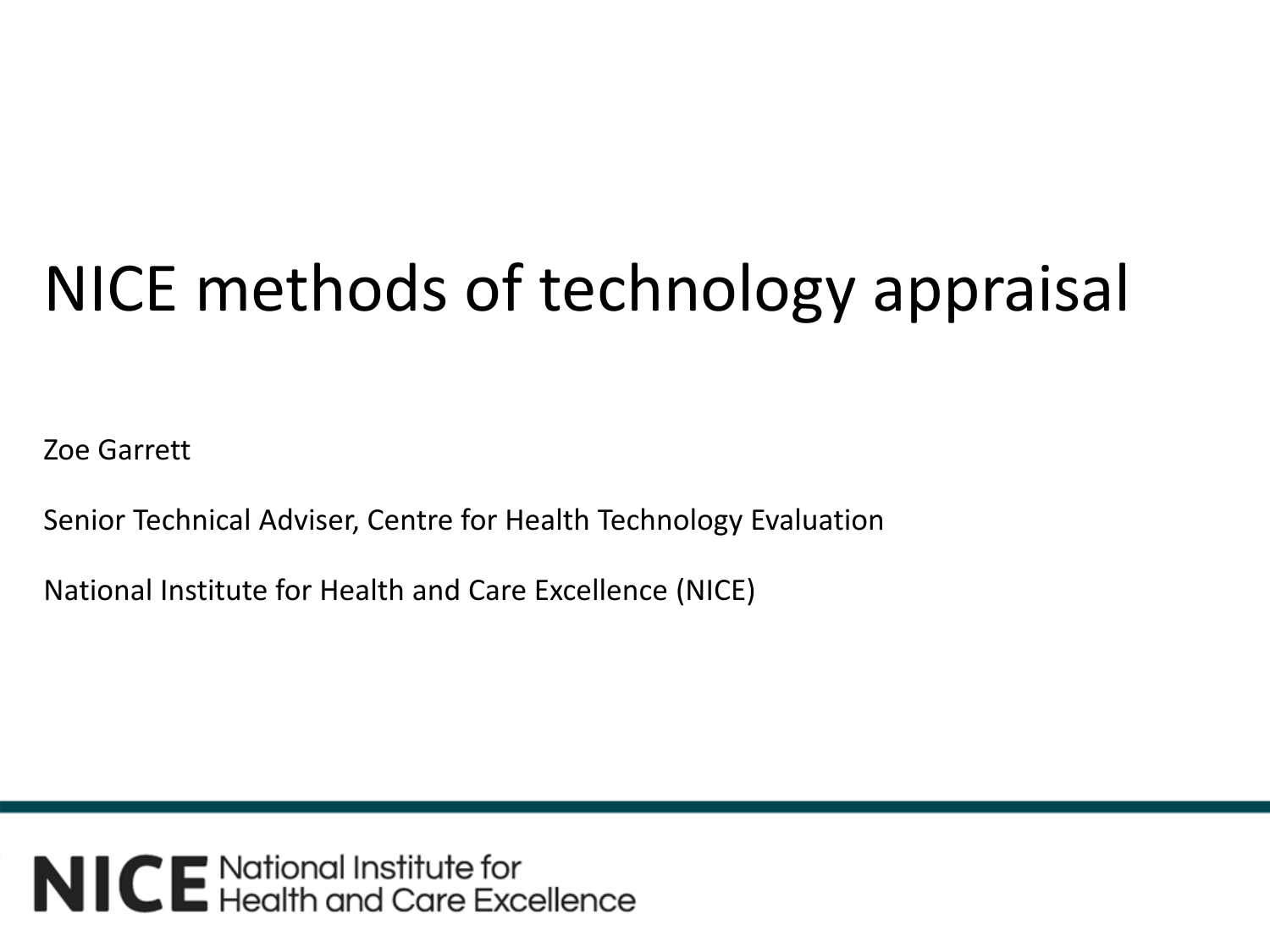## **Contents**

- Function of NICF
- Work programmes at NICE
- Technology appraisals and the methods guide
- Assessment and appraisal of benefits and harms
- Specific methodological issues:
	- Study design and publication status
	- Indirect comparison methods
	- Surrogate outcomes
	- Subgroup analysis
- Observations and conclusions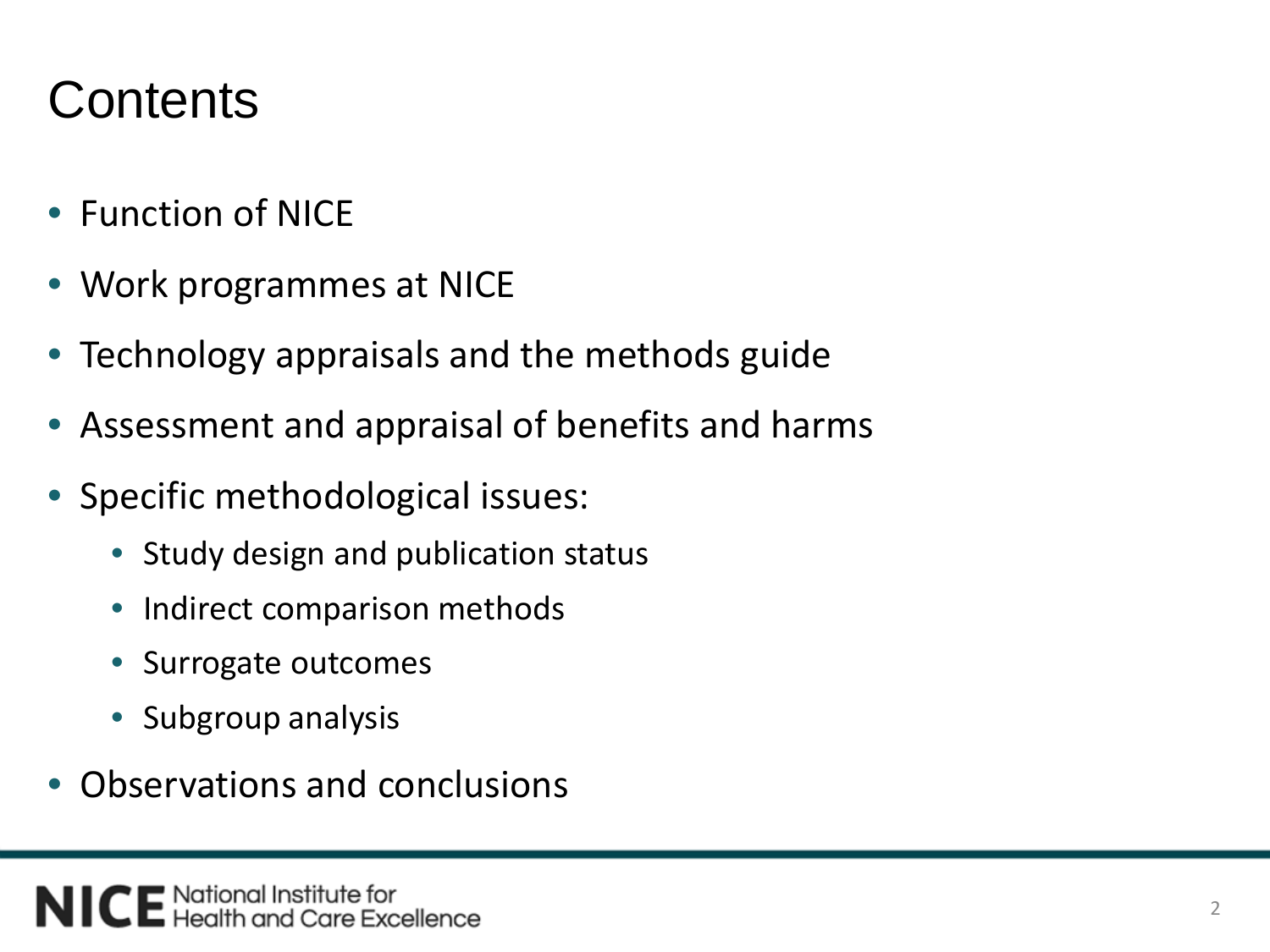#### The background: why NICE was set up

- Established in 1999
- To reduce variation in the availability and quality of treatments and care
- To resolve uncertainty about which medicines and treatments work best and which represent best value for money for the NHS

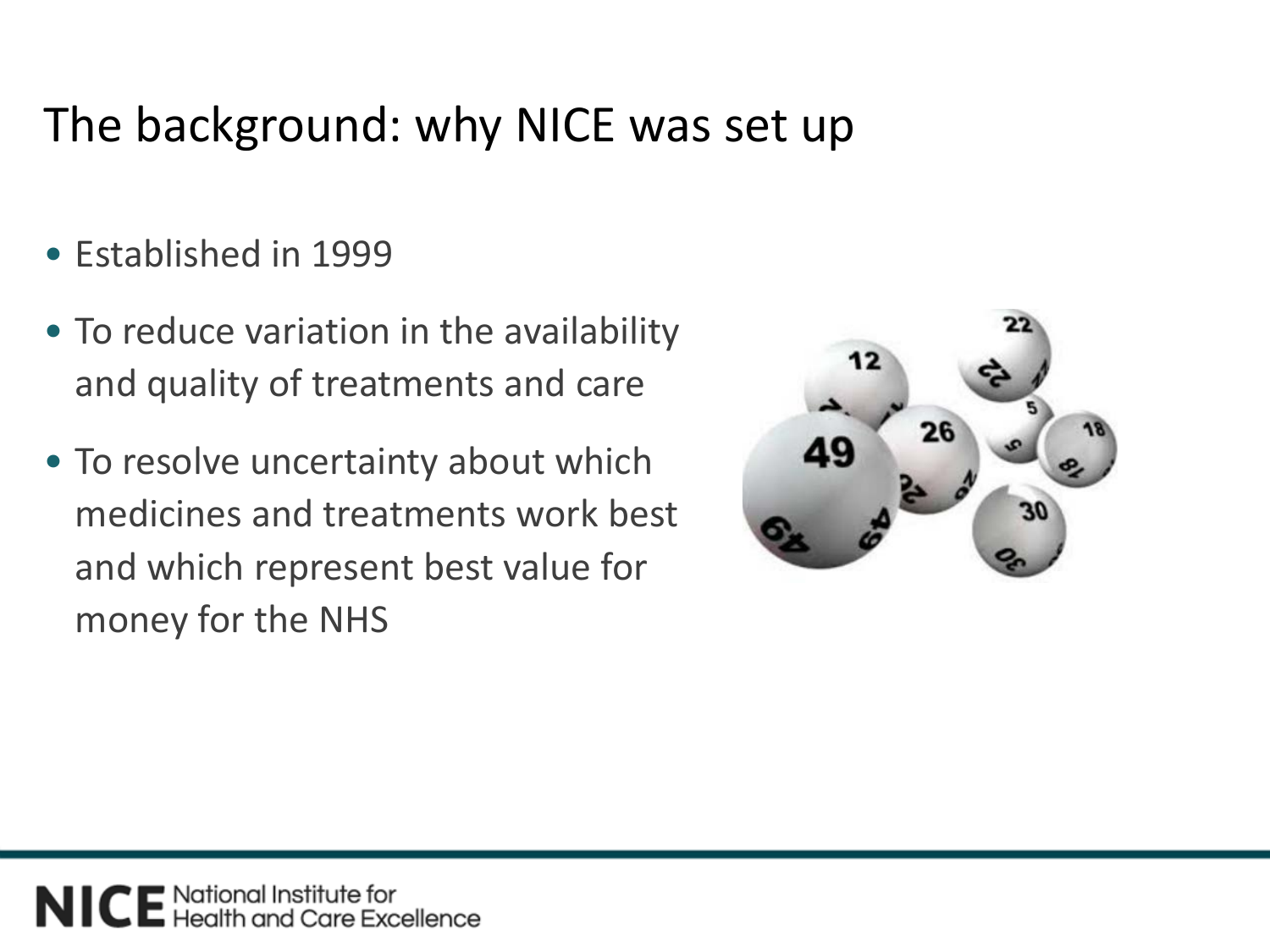#### Improving outcomes for people



NICE National Institute for<br>NICE Health and Care Excellence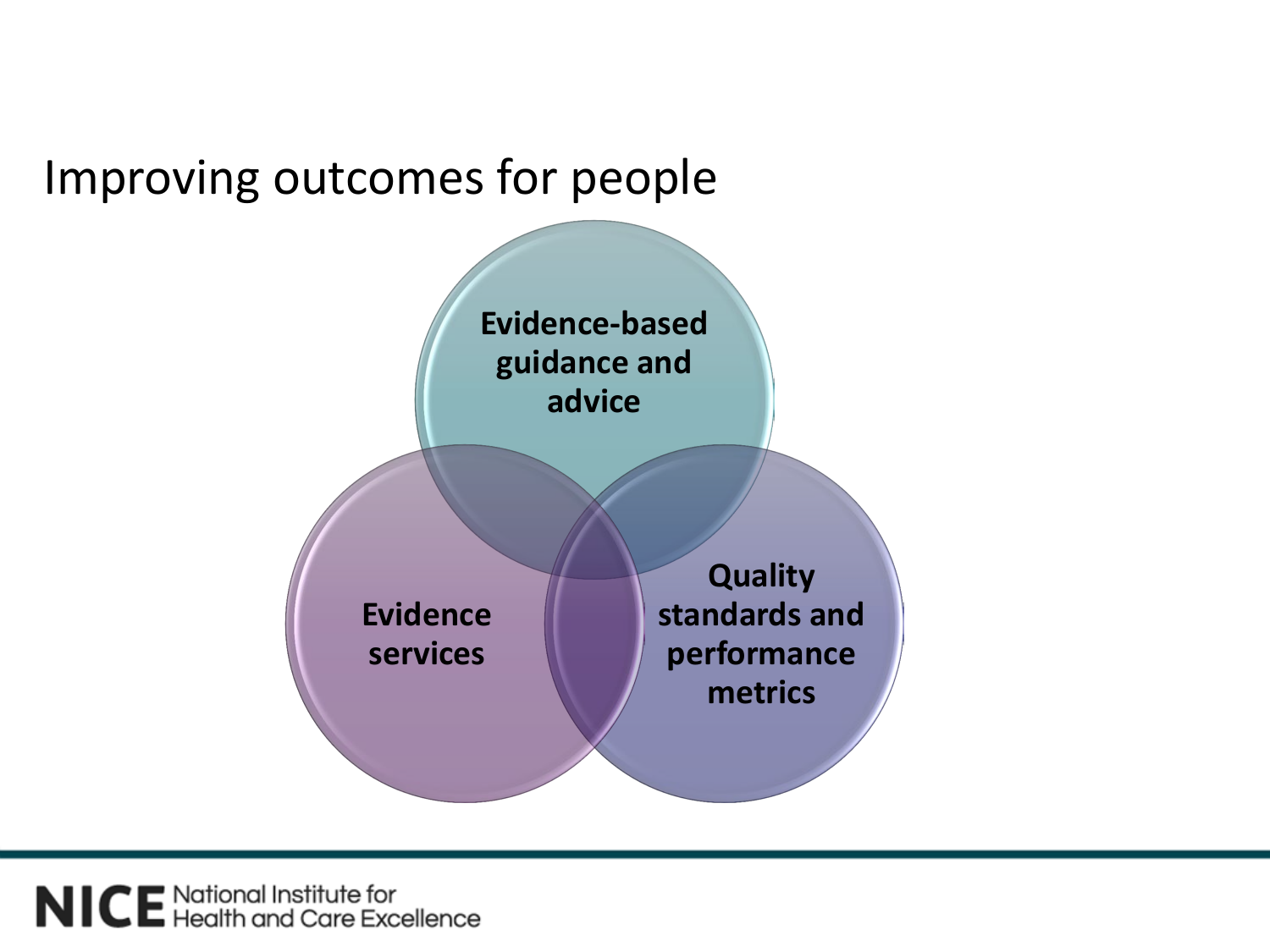#### Areas where guidance and advice is produced



NICE National Institute for<br>NICE Health and Care Excellence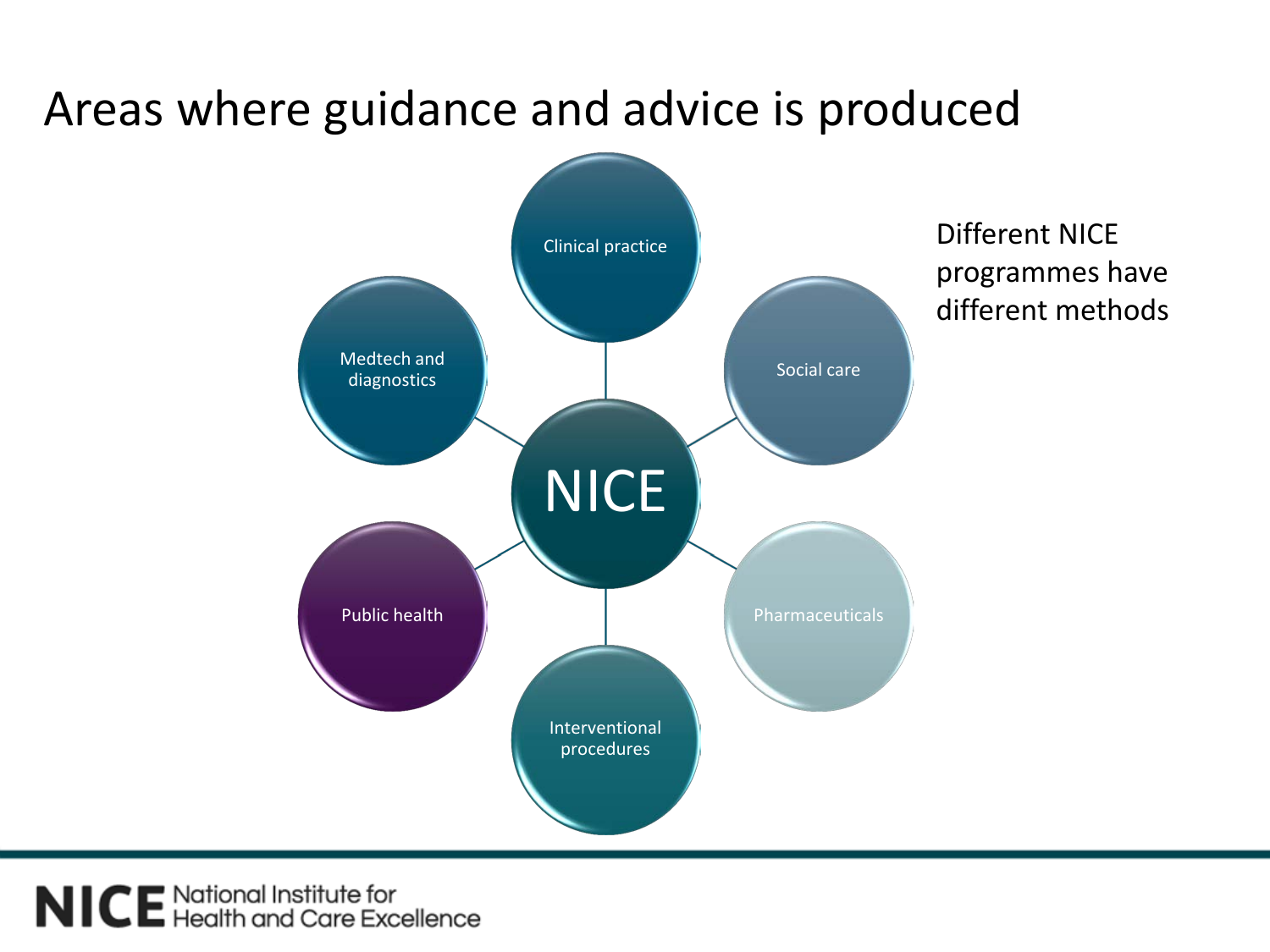#### Procedural principles for guidance development



NICE National Institute for<br>NICE Health and Care Excellence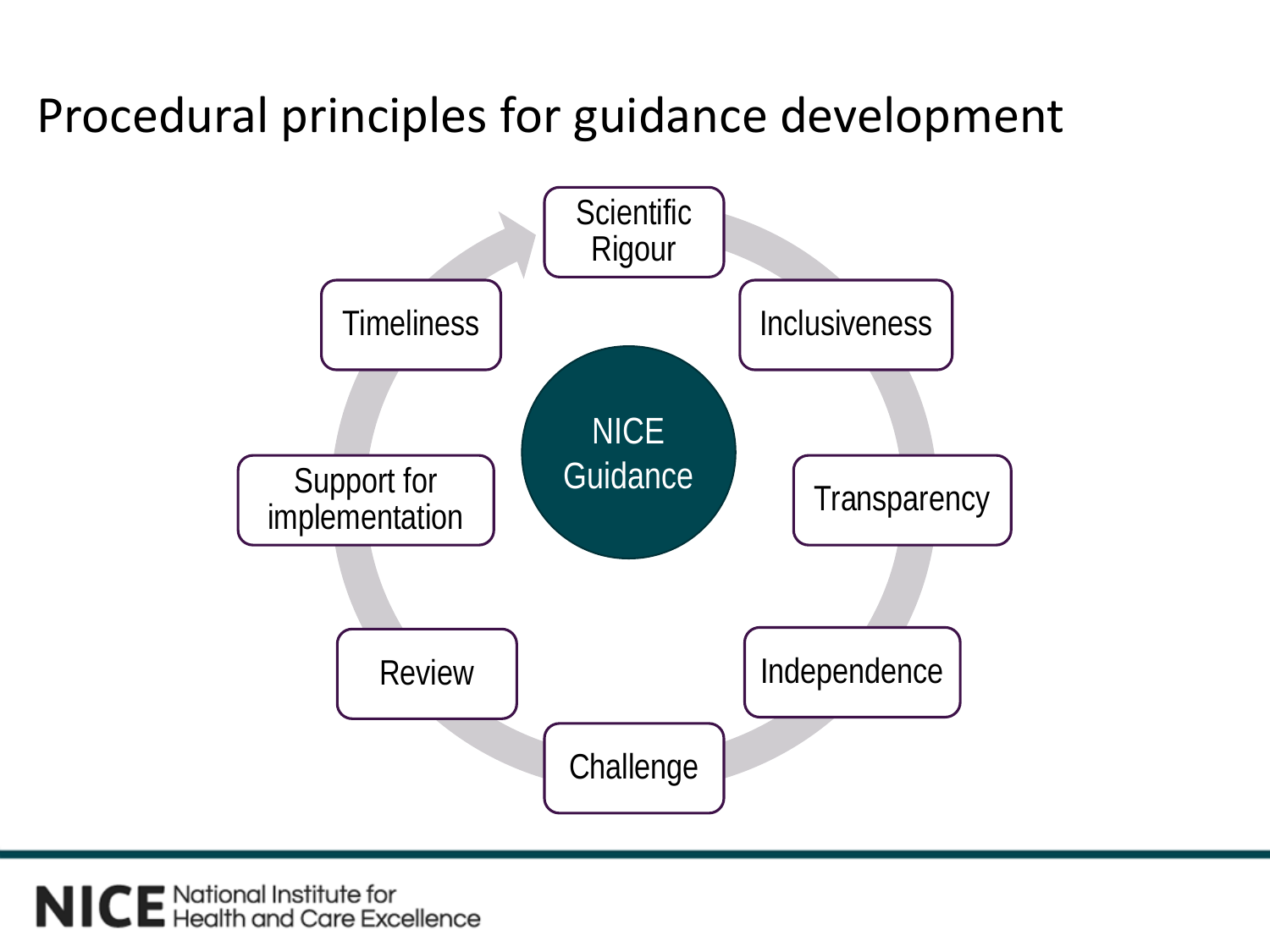#### NICE Technology Appraisals

- A review of clinical and economic evidence leading to recommendations on the appropriate use of new and existing technologies for the NHS in England
- Final decision made by independent Committee
- Mandatory funding direction for recommended technologies
- HTA either provided by Industry and evaluated by an academic group (STA) or HTA completed by an academic group (MTA).

**NICE** National Institute for<br>**NICE** Health and Care Excellence



Ceritinib for previously treated anaplastic lymphoma kinase positive nonsmall-cell lung cancer

Technology appraisal guidance Published: 22 June 2016 nice.org.uk/guidance/ta395

C NICE 2016. All rights reserved

NICE National Institute for<br>NICE Health and Care Excellence

https://www.nice.org.uk/About/What-we-do/Our-Programmes/NICEguidance/NICE-technology-appraisal-guidance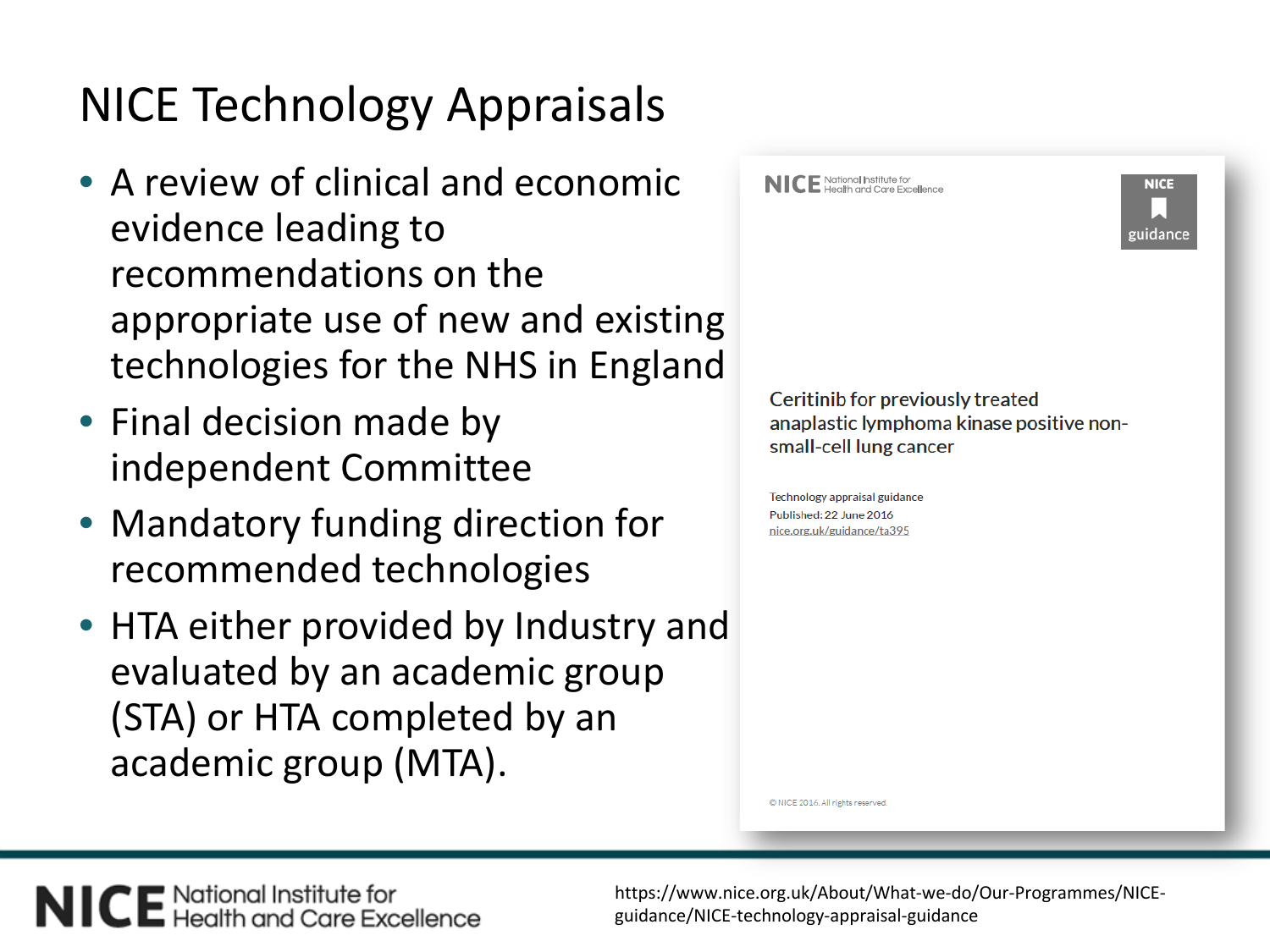# The NICE Technology Appraisal methods guide

- Describes key principles of assessment and appraisal methodology
	- General methodological concepts underlying each stage of the appraisal process
	- What is required of participants submitting evidence to NICE
	- How the Appraisal Committee appraises the evidence and makes the judgements that lead to its final conclusions
- Work of the academic groups should be in line with the NICE TA methods guide, but they will also follow general guidelines for systematic review that are developed by the Centre for Reviews and Dissemination at the University of York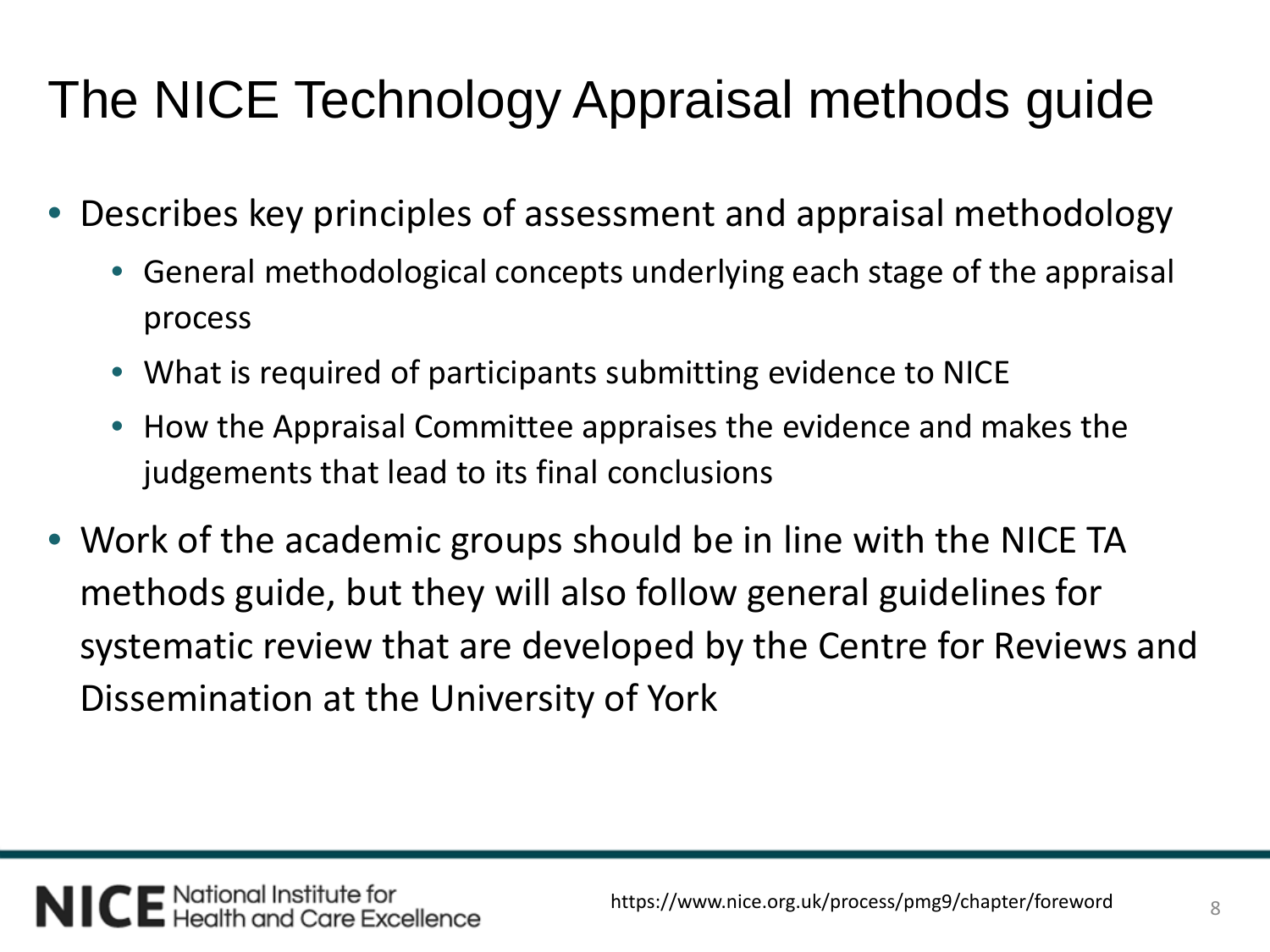## Decision making framework

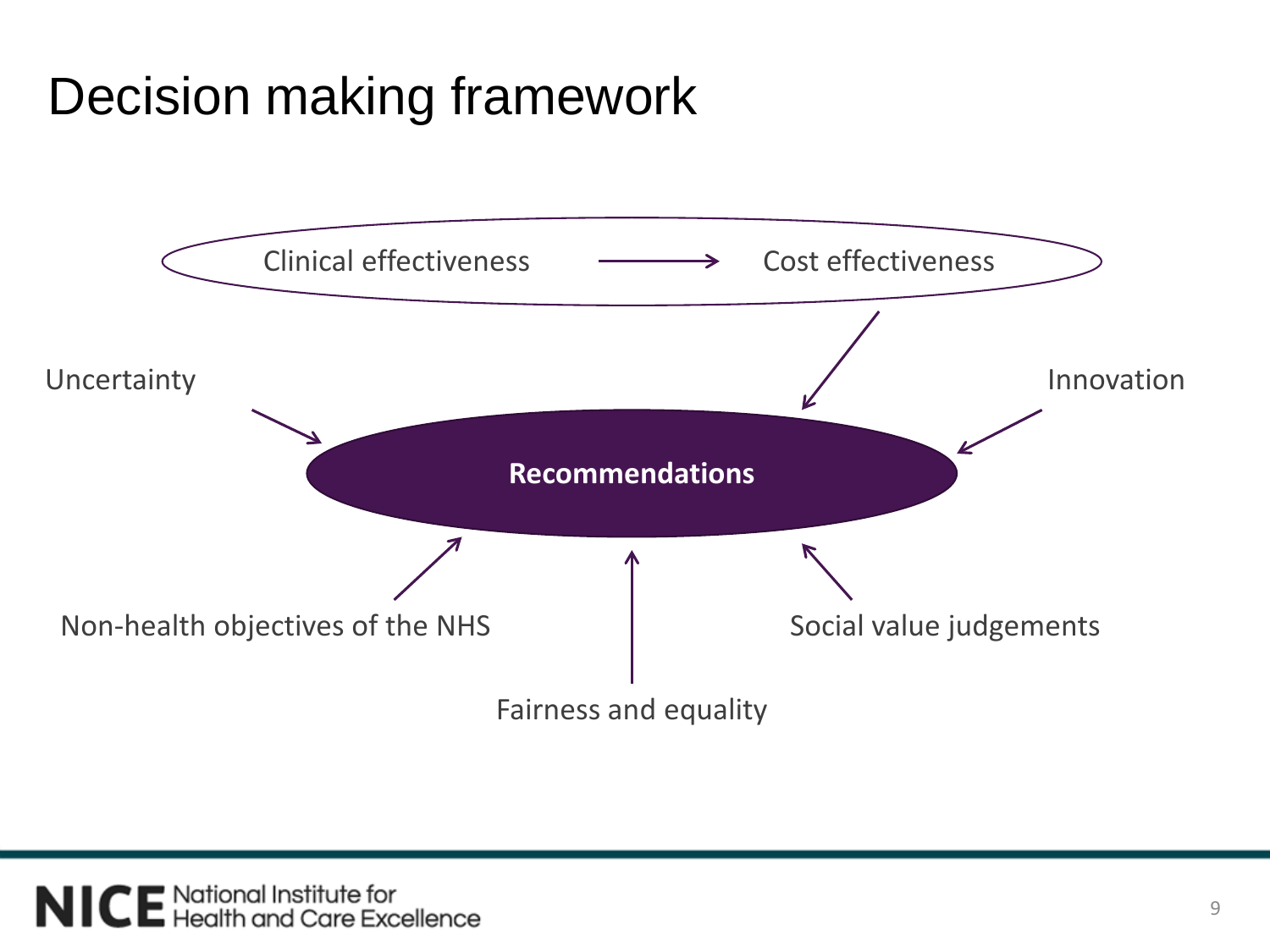## Decision problem

| <b>Aspect</b>     | <b>Technology Appraisal focus</b>                                                                                                                                                                                           |
|-------------------|-----------------------------------------------------------------------------------------------------------------------------------------------------------------------------------------------------------------------------|
| <b>Technology</b> | Licensed indication of the technology:<br>Non-licensed indications considered only with agreement from<br>Department of Health                                                                                              |
| Population        | Licensed population for the indication:<br>Company can submit only for a subgroup<br>Decision problem may specify specific subgroups for analysis                                                                           |
| Comparator        | All potentially relevant comparators:<br>Committee will decide the most appropriate<br>Can include branded, generic and biosimilar                                                                                          |
| <b>Outcomes</b>   | Health benefits and adverse effects that are important to patients and/or<br>their carers<br>survival or health-related quality of life that translates into quality-<br>adjusted life years (QALYs) for cost effectiveness |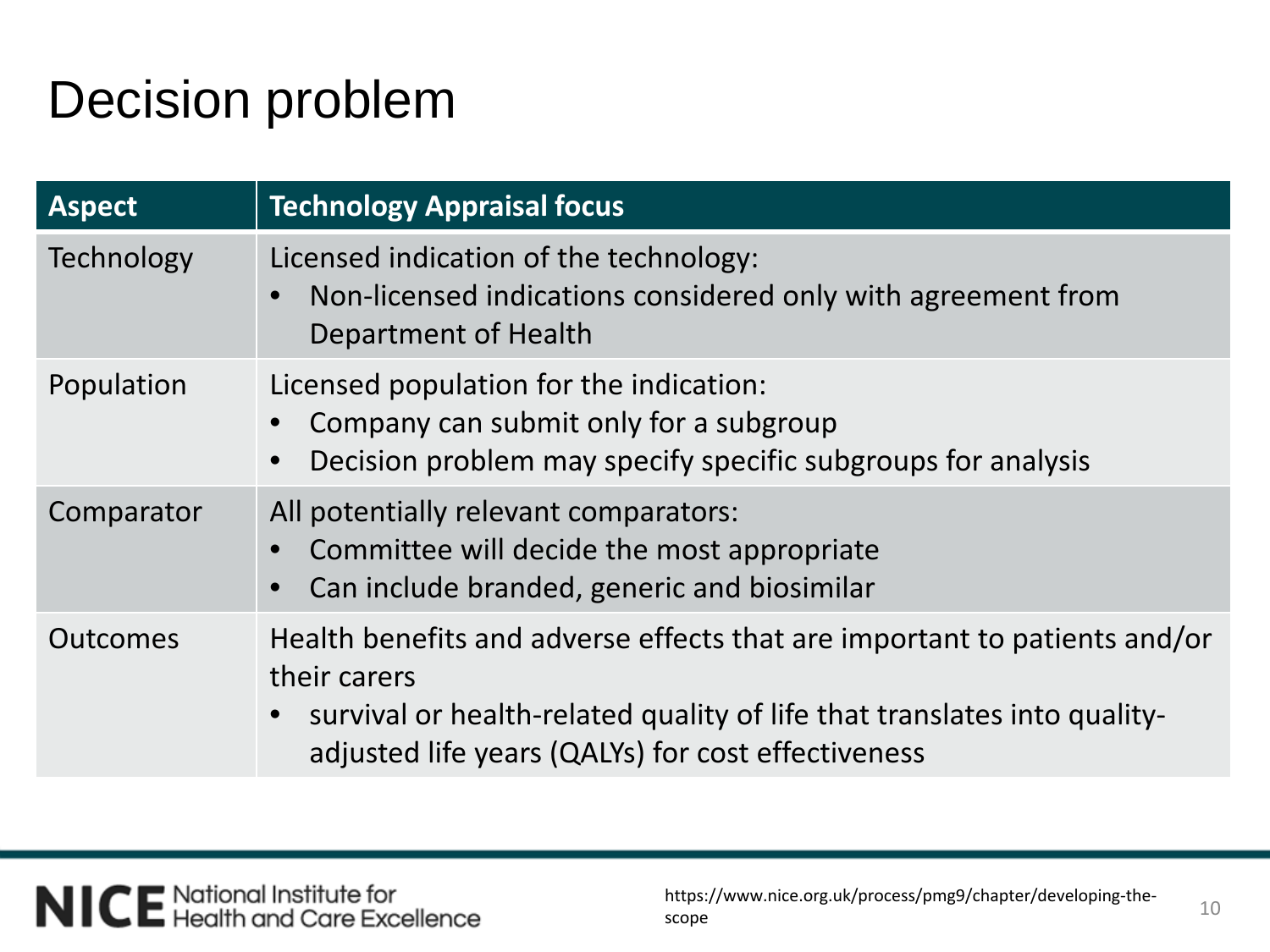#### Reference case

| <b>Element of HTA</b>          | <b>Reference case</b>                                                                                     |
|--------------------------------|-----------------------------------------------------------------------------------------------------------|
| Decision problem               | As per the scope developed by NICE                                                                        |
| Comparators                    | As listed in the scope developed by NICE                                                                  |
| Perspective on outcomes        | All direct health effects whether for patients or where<br>relevant for caregivers                        |
| Perspective on costs           | National Health Service and Personal Social Services and<br>valued using costs relevant to NHS and PSS    |
| Type of economic<br>evaluation | Cost utility analysis with fully incremental analysis                                                     |
| Time horizon                   | Long enough to capture all important differences in costs or<br>outcomes of technologies being compared   |
| Synthesis of evidence          | <b>Systematic review</b>                                                                                  |
| <b>HRQOL</b>                   | Reported directly by patients and/or caregivers and valued<br>by a representative sample of UK population |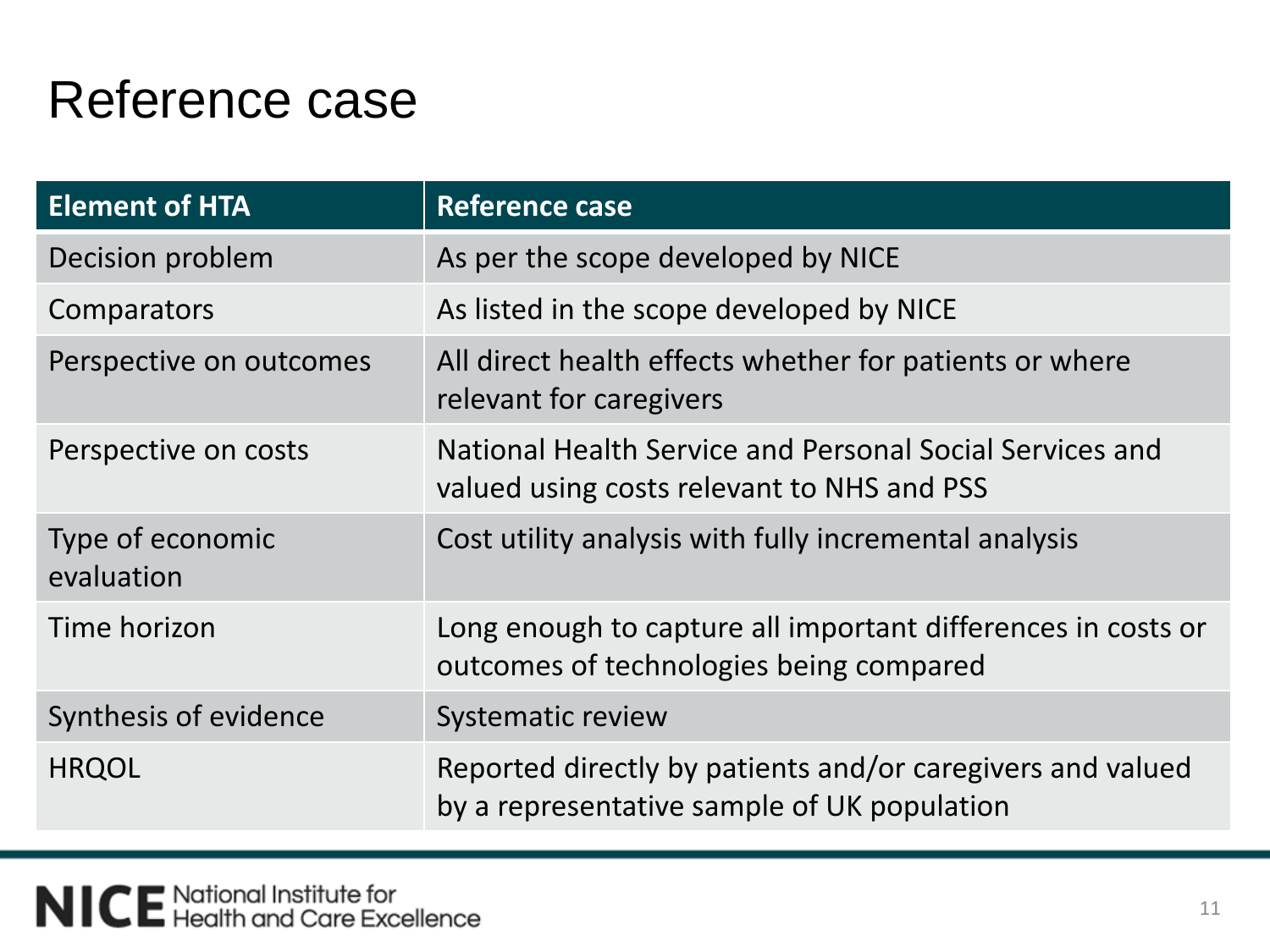## Assessment of benefits and harms

- Aim of the assessment: Quantify the effect of the technology and of the relevant comparator technologies on survival and health-related quality of life so that this can be used to estimate a QALY in economic evaluation
- Evidence quantifying the effect should:
	- Reflect the decision problem and reference case
	- Not be limited by type of study or other study design parameters – best available evidence
	- Assembled systematically and be reproducible
	- Be analysed in a way that minimises bias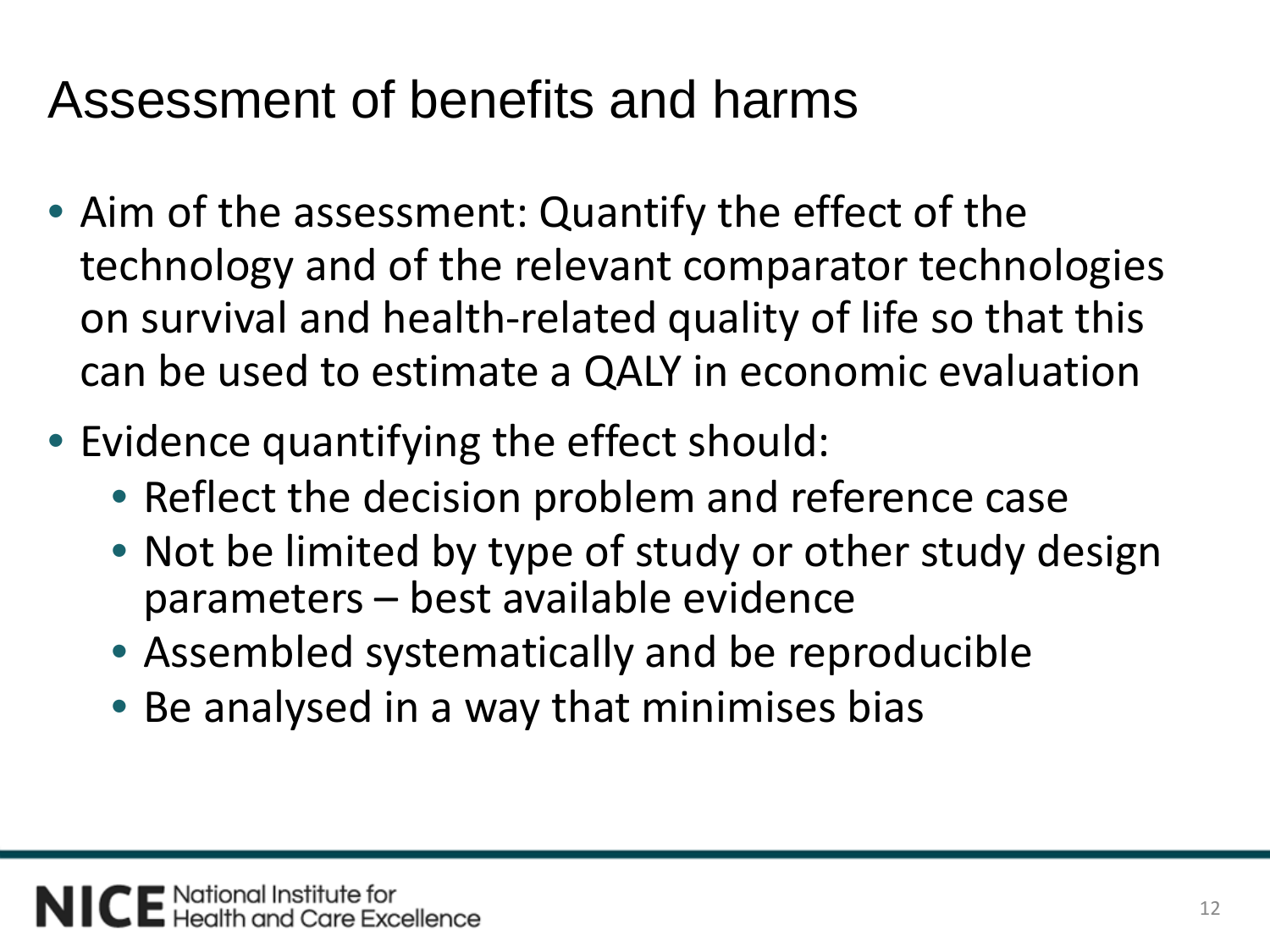# A specific note on harms

• Assessment and appraisal of harms is limited to consideration of the need to include them in economic analysis and their quantification where their inclusion is considered relevant for economic modelling.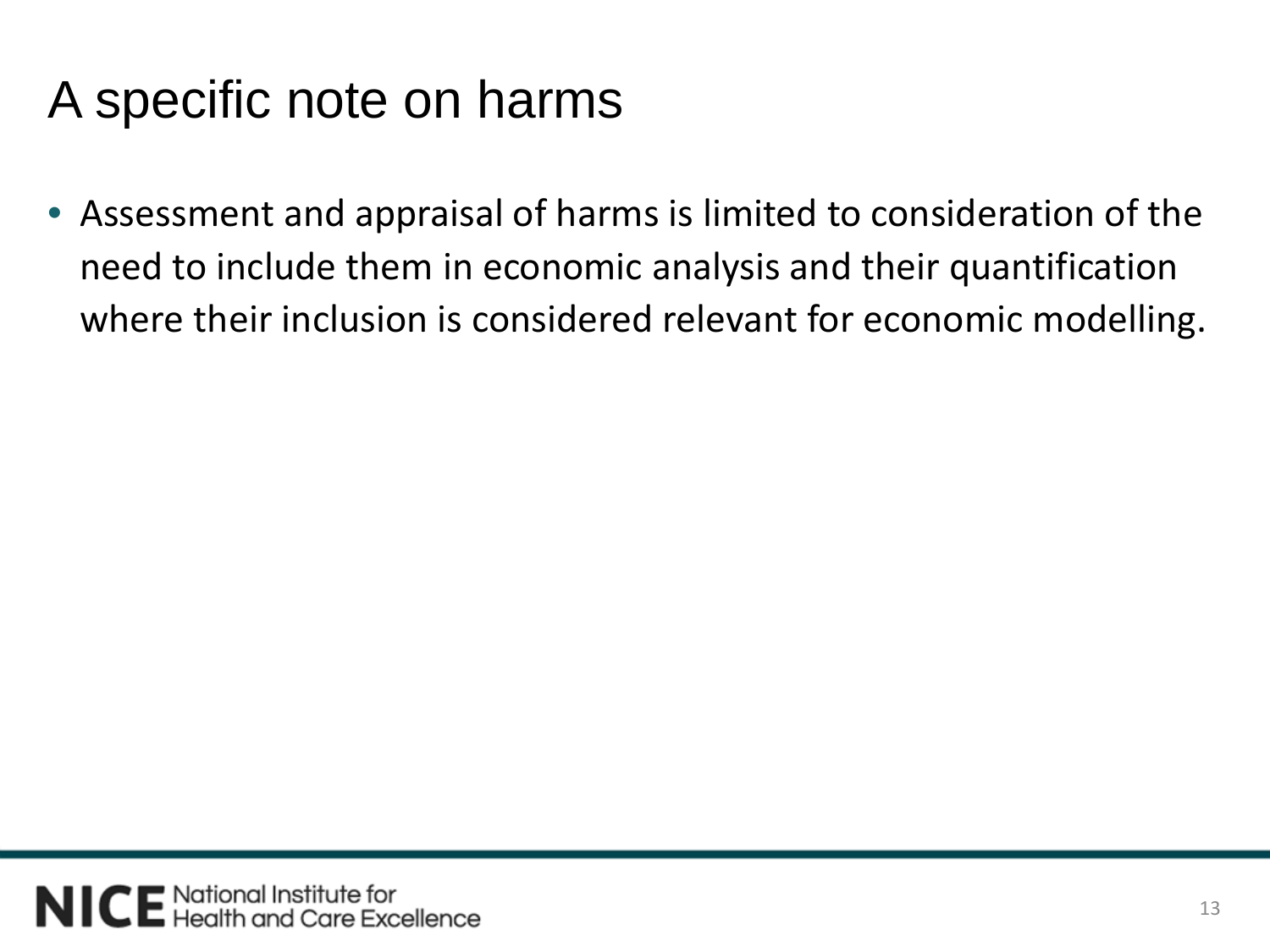## Appraisal of clinical effectiveness

- Discretion to take account of the full range of clinical studies and the Committee is not expected to restrict itself to considering only certain categories of evidence
	- Includes observational studies, qualitative evidence and expert statements
- Judgements on clinical effectiveness may include:
	- Nature and quality of the evidence
	- Uncertainty generated by the evidence and relevance to practice
	- Differential effects in subgroups
	- Patient perspective of benefits and harms
	- Position of technology in pathway of care
- Extent to which the factors are taken into account in making judgements is a matter for the Committee's discretion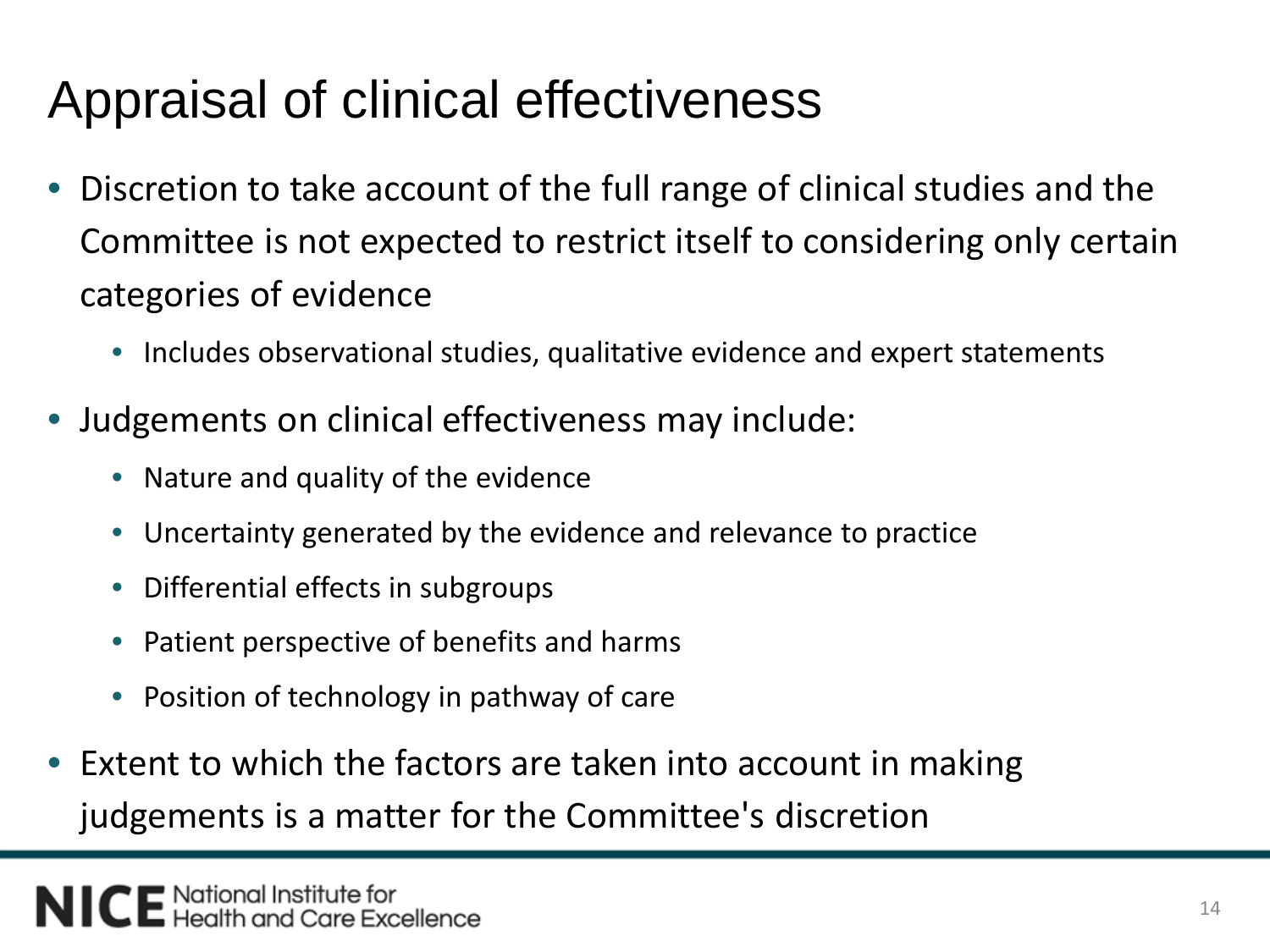# Study design and publication status

- All study designs both published and unpublished can be submitted
	- The importance given to an particular study type depends on its suitability to address issues under consideration
- In general, greater importance is given to evidence derived from high-quality studies with methodology designed to minimise bias where available
- RCTs preferred for relative treatment effect
- Evidence from other studies is often used for the valuation of health effects over time into QALYs, and for costs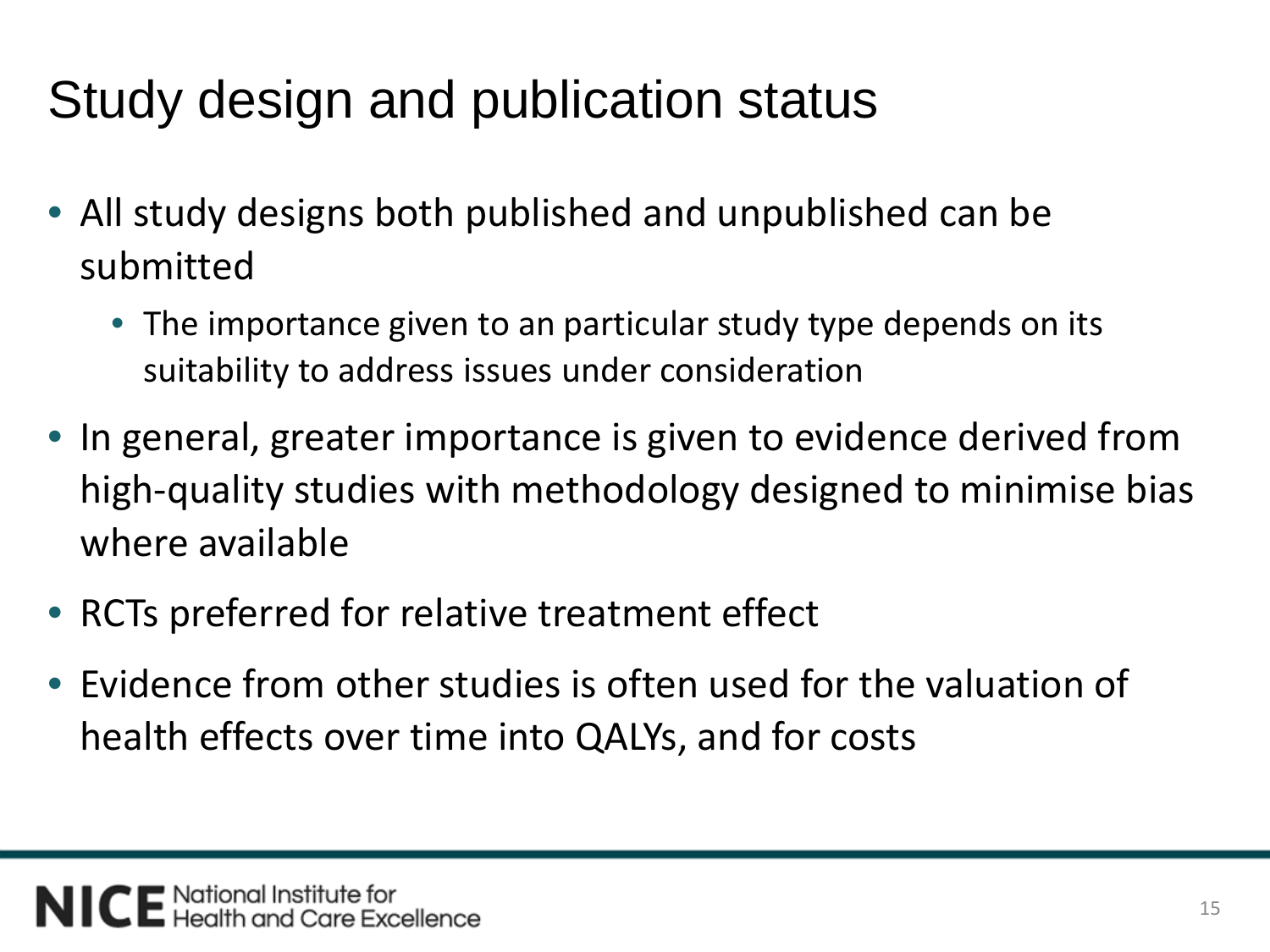## Indirect comparison methods

- Data from head-to-head RCTs should be presented in the reference-case analysis
- Network meta-analysis can be presented if the technologies being compared have not been evaluated in a single RCT
	- Randomisation must be preserved
	- Methods and individual studies must be described
	- Heterogeneity and consistency should be explored
- The Committee will take into account the additional uncertainty associated with the lack of direct evidence
- A series of technical documents are available to support Industry to provide appropriate analyses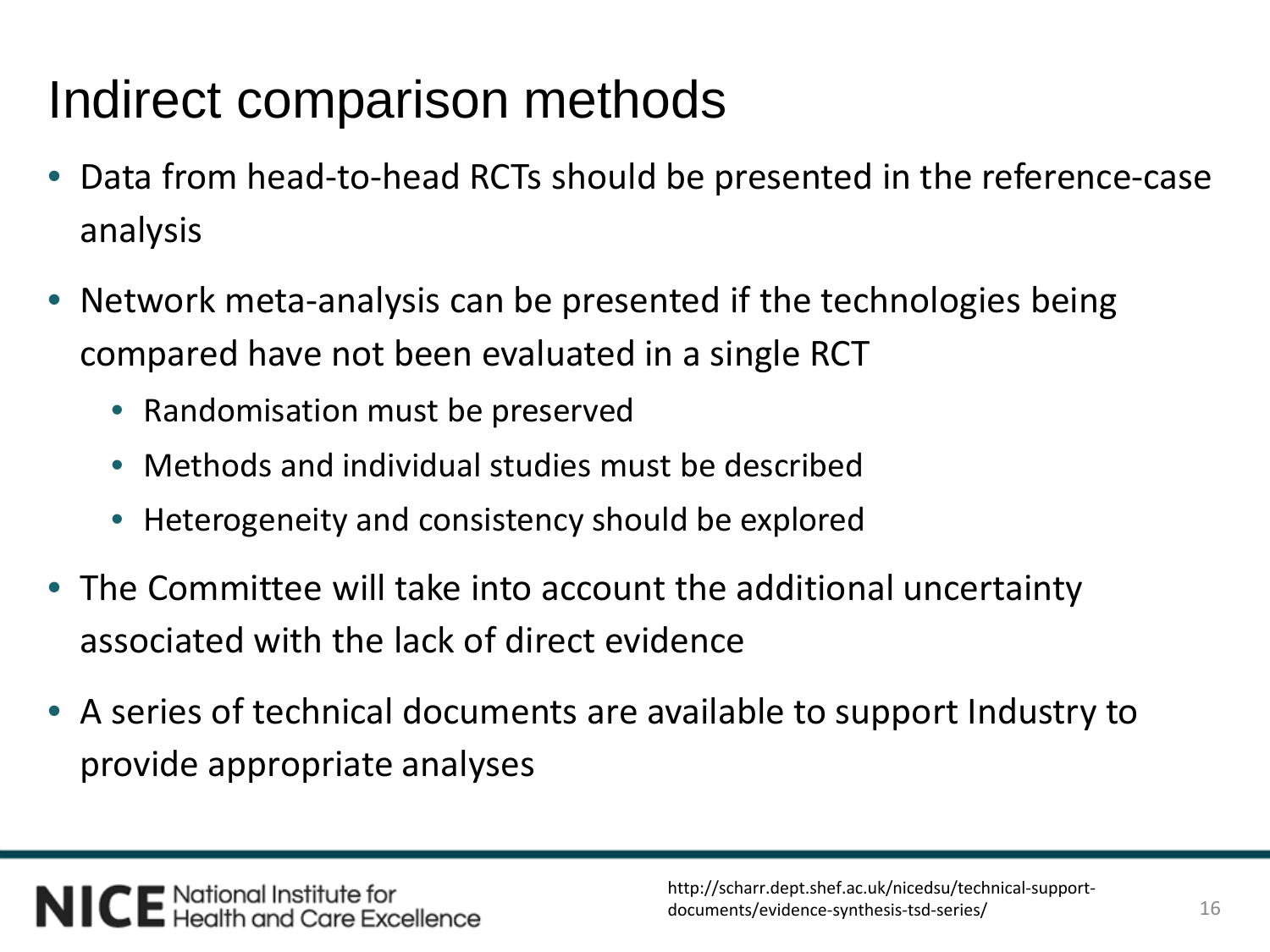# Surrogate outcomes

- Clinical end points that reflect how a patient feels, functions, or how long a patient survives are regarded as more informative than surrogate end points
- When the use of 'final' clinical end points is not possible and 'surrogate' outcomes are used evidence of the surrogate-to-final end point outcome relationship must be provided
- Usefulness of the surrogate end point will be greatest when there is strong evidence that it predicts health-related quality of life and/or survival
- Uncertainty associated with the relationship between the end point and health-related quality of life or survival should be explored and quantified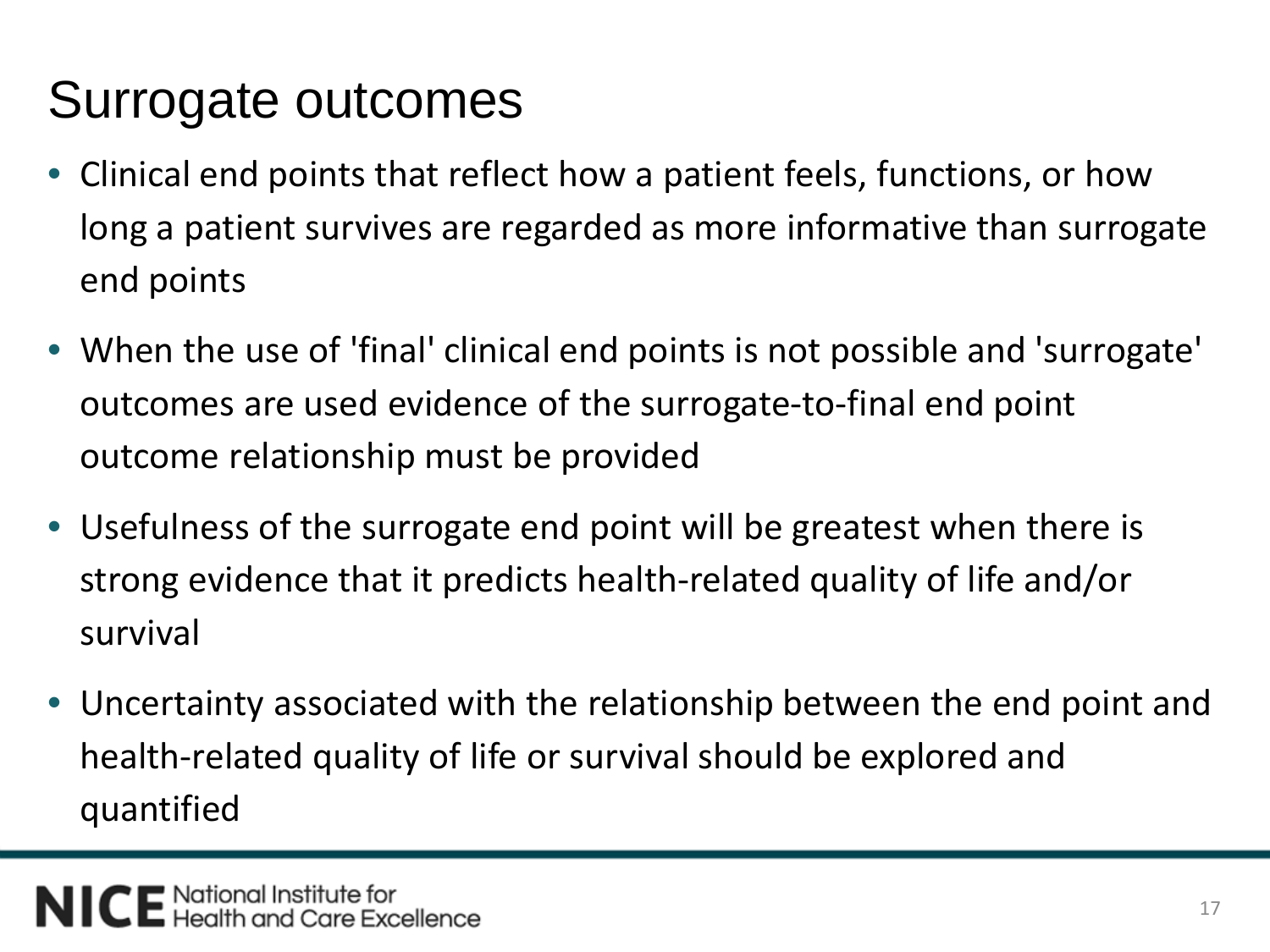# Subgroup analysis

- Characteristics of the group must be clearly defined and identifiable
- When possible, potentially relevant subgroups will be identified at the scoping stage before the assessment starts
- Subgroups may be defined based on relative risk or absolute baseline risk of specific health outcomes
- Evidence supporting biological or clinical plausibility for a subgroup effect should be submitted
- Details of statistical analysis must be provided and use of IPD is preferred
- When considering subgroups attention is paid to legal obligations on equality and human rights